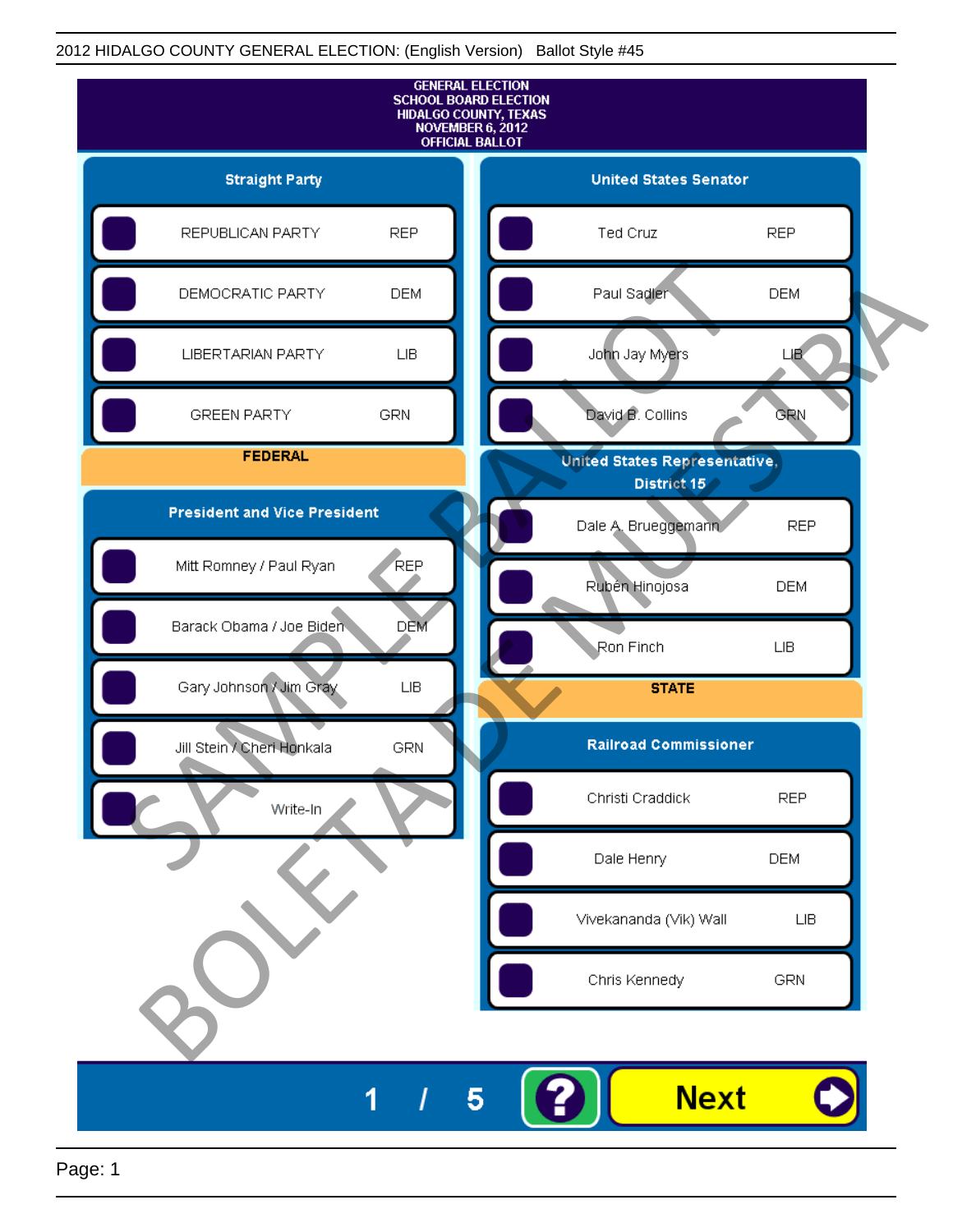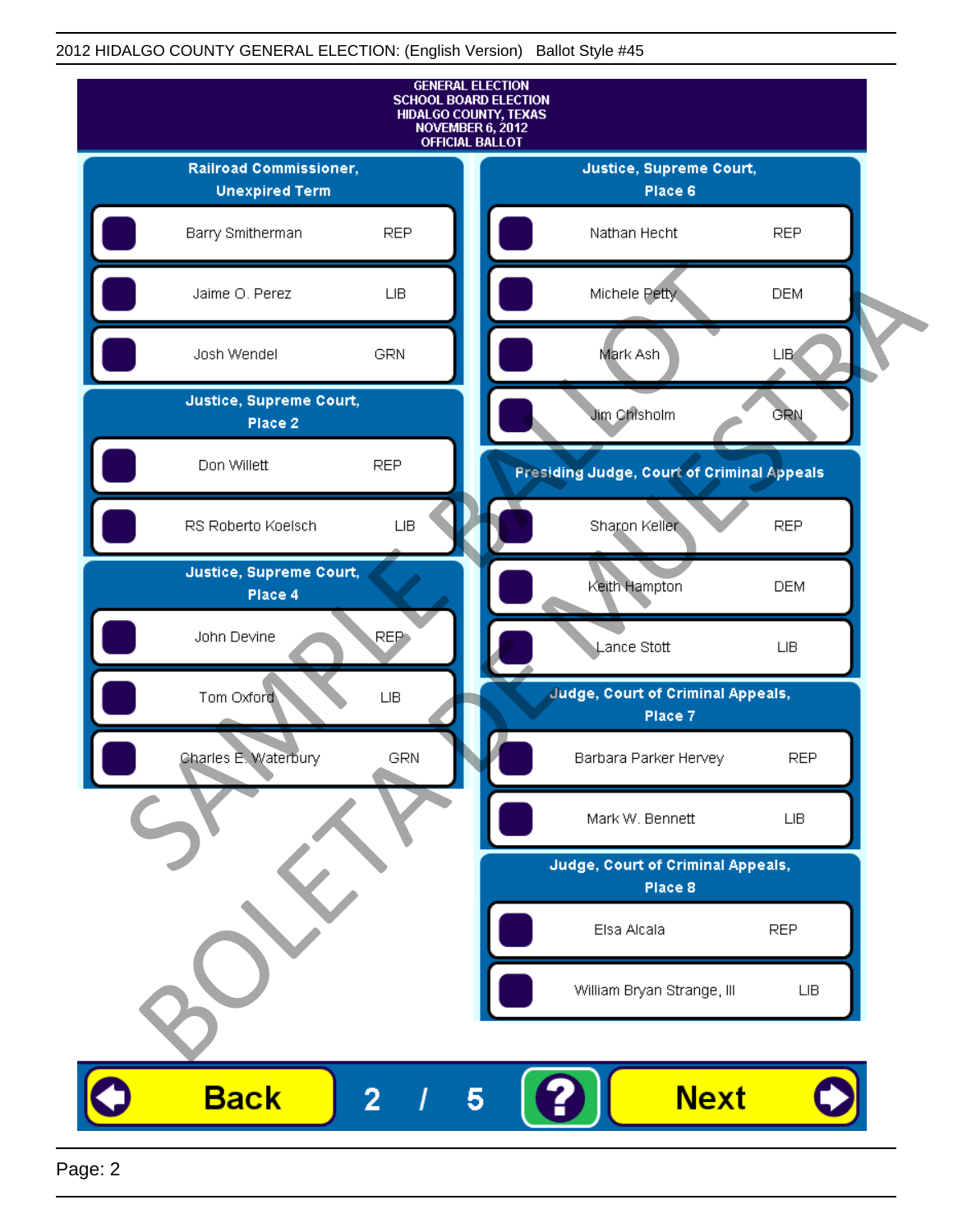

Page: 3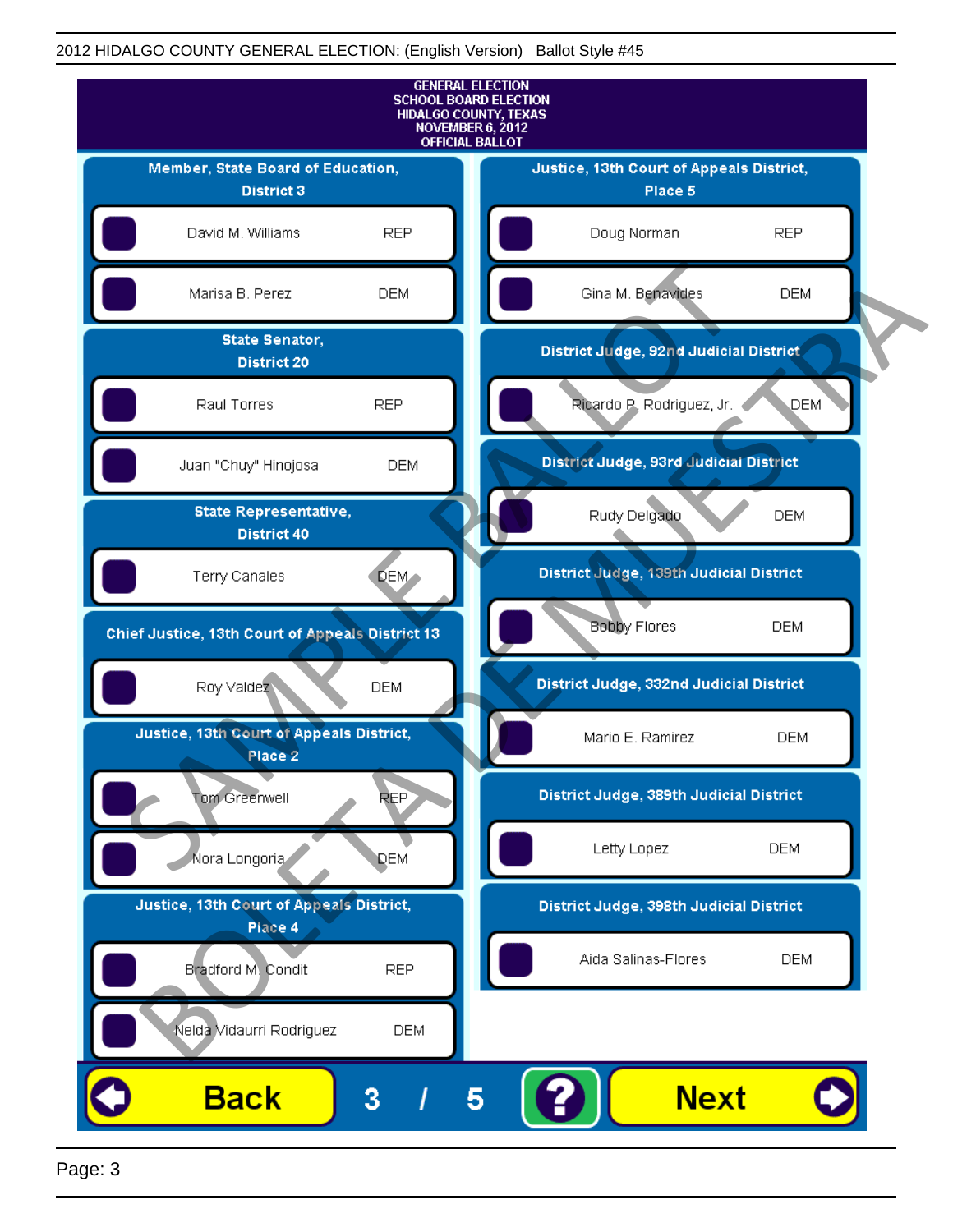| <b>GENERAL ELECTION</b><br><b>SCHOOL BOARD ELECTION</b><br>HIDALGO COUNTY, TEXAS<br>NOVEMBER 6, 2012<br><b>OFFICIAL BALLOT</b> |              |                                      |
|--------------------------------------------------------------------------------------------------------------------------------|--------------|--------------------------------------|
| District Judge, 430th Judicial District                                                                                        |              | FOR SCHOOL BOARD TRUSTEE,<br>Place 6 |
| Israel Ramon, Jr.                                                                                                              | <b>DEM</b>   | Xavier Salinas                       |
| District Judge, 449th Judicial District                                                                                        |              | Carmen Gonzalez                      |
| Jesse Contreras                                                                                                                | <b>DEM</b>   | FOR SCHOOL BOARD TRUSTEE,<br>Place 7 |
| <b>COUNTY</b>                                                                                                                  |              | Jaime Solis                          |
| <b>Sheriff</b>                                                                                                                 |              | Ciro Trevino                         |
| Robert Caples                                                                                                                  | <b>REP</b>   |                                      |
| Guadalupe "Lupe" Trevino                                                                                                       | <b>J</b> DEM |                                      |
| EDINBURG CONSOLIDATED INDEPENDENT SCHOOL<br><b>DISTRICT</b>                                                                    |              |                                      |
| FOR SCHOOL BOARD TRUSTEE,<br>Place 4                                                                                           |              |                                      |
| Alex Rios                                                                                                                      |              |                                      |
| <b>Robert</b> Peña Jr.                                                                                                         |              |                                      |
| Irma Salazar Peña                                                                                                              |              |                                      |
| Alfredo Salinas                                                                                                                |              |                                      |
|                                                                                                                                |              |                                      |
|                                                                                                                                |              |                                      |
| <b>Back</b>                                                                                                                    | 4            | <b>Next</b><br>5                     |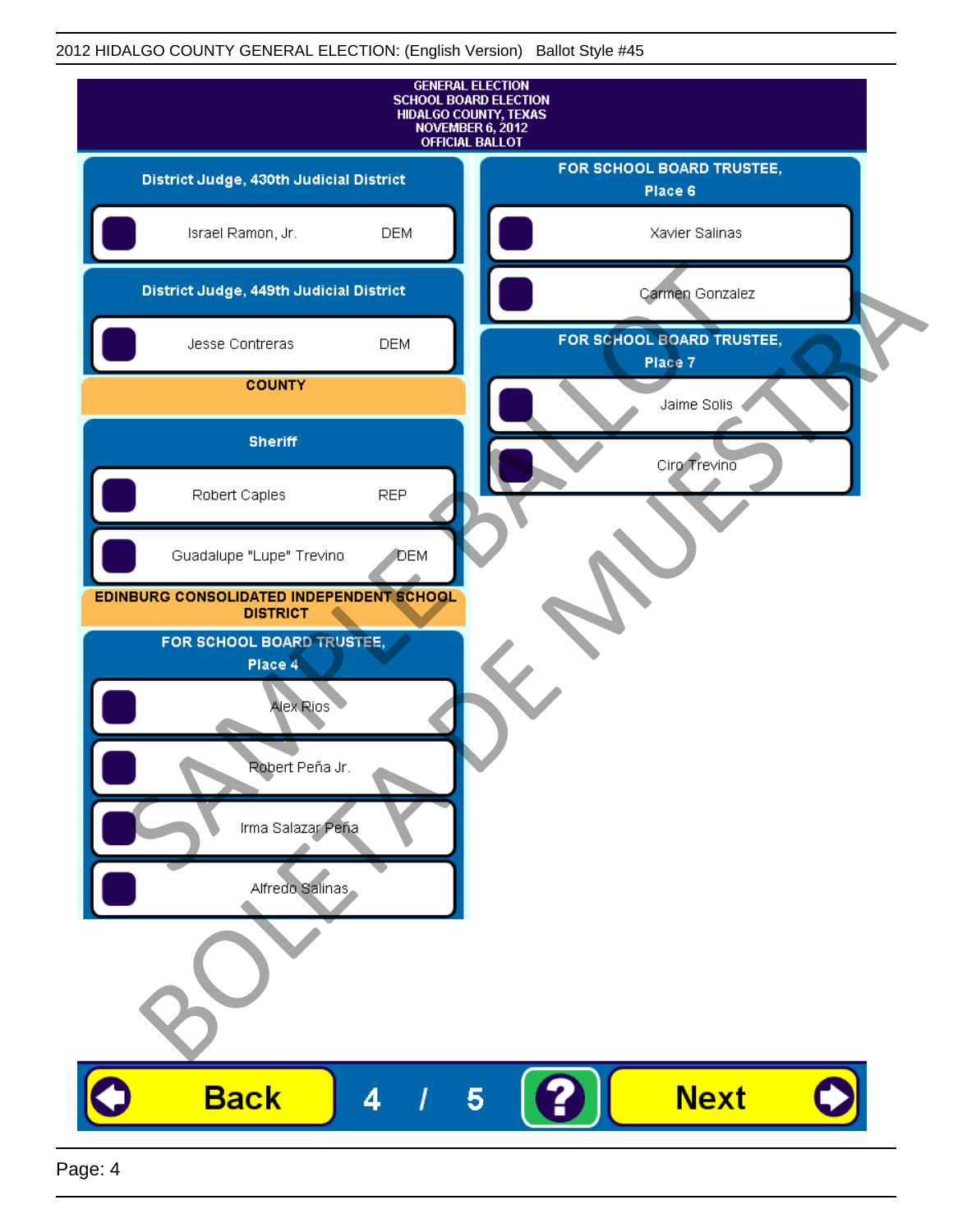# **GENERAL ELECTION** SCHOOL BOARD ELECTION<br>HIDALGO COUNTY, TEXAS<br>NOVEMBER 6, 2012<br>OFFICIAL BALLOT

Review

#### UNOPPOSED CANDIDATES DECLARED ELECTED

Judge, County Court at Law No. 7 Sergio Valdez (DEM)

County Tax Assessor-Collector

Frame The Passe, Precinct No. 1<br>
County Commissioner, Precinct No. 1<br>
SC. Cutellar Jr. (DEM)<br>
County Commissioner, Precinct No. 2<br>
Ulastice of the Peace, Precinct No. 2<br>
Ulastice of the Peace, Precinct No. 2<br>
Robert M. "Bl County Commissioner, Precinat No. 1<br>
A County Commissioner, Precinat No. 3<br>
Use of the Peace, Precinat No. 3<br>
Use of the Peace, Precinat No. 1<br>
There is a precinc No. 2<br>
There is a precinc No. 2<br>
There is a precinc No. 2<br>

**Back** 

5

5

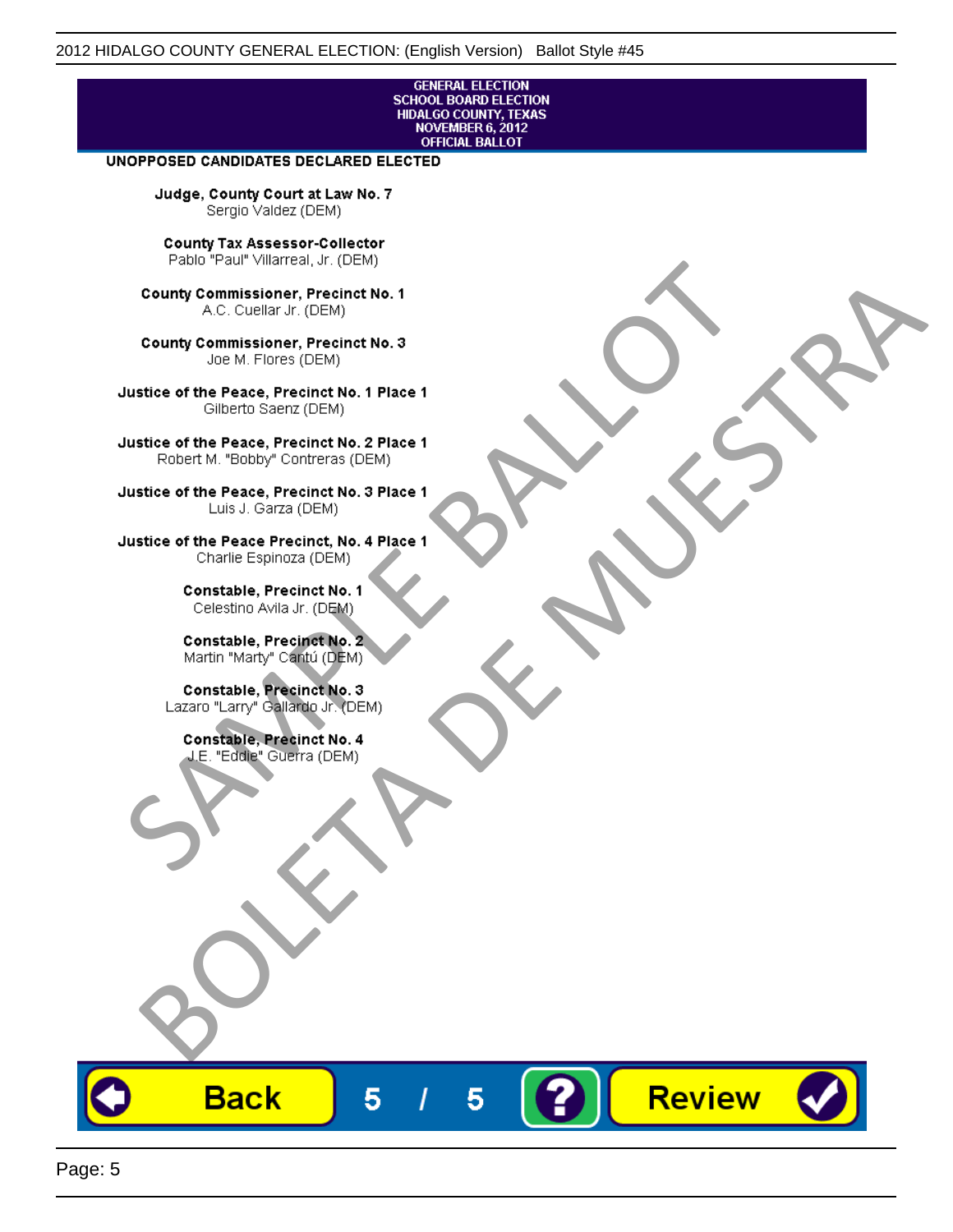## **Summary Ballot Instructions**

Press the candidate name or contest title to return to a contest.

Vote button will light up when

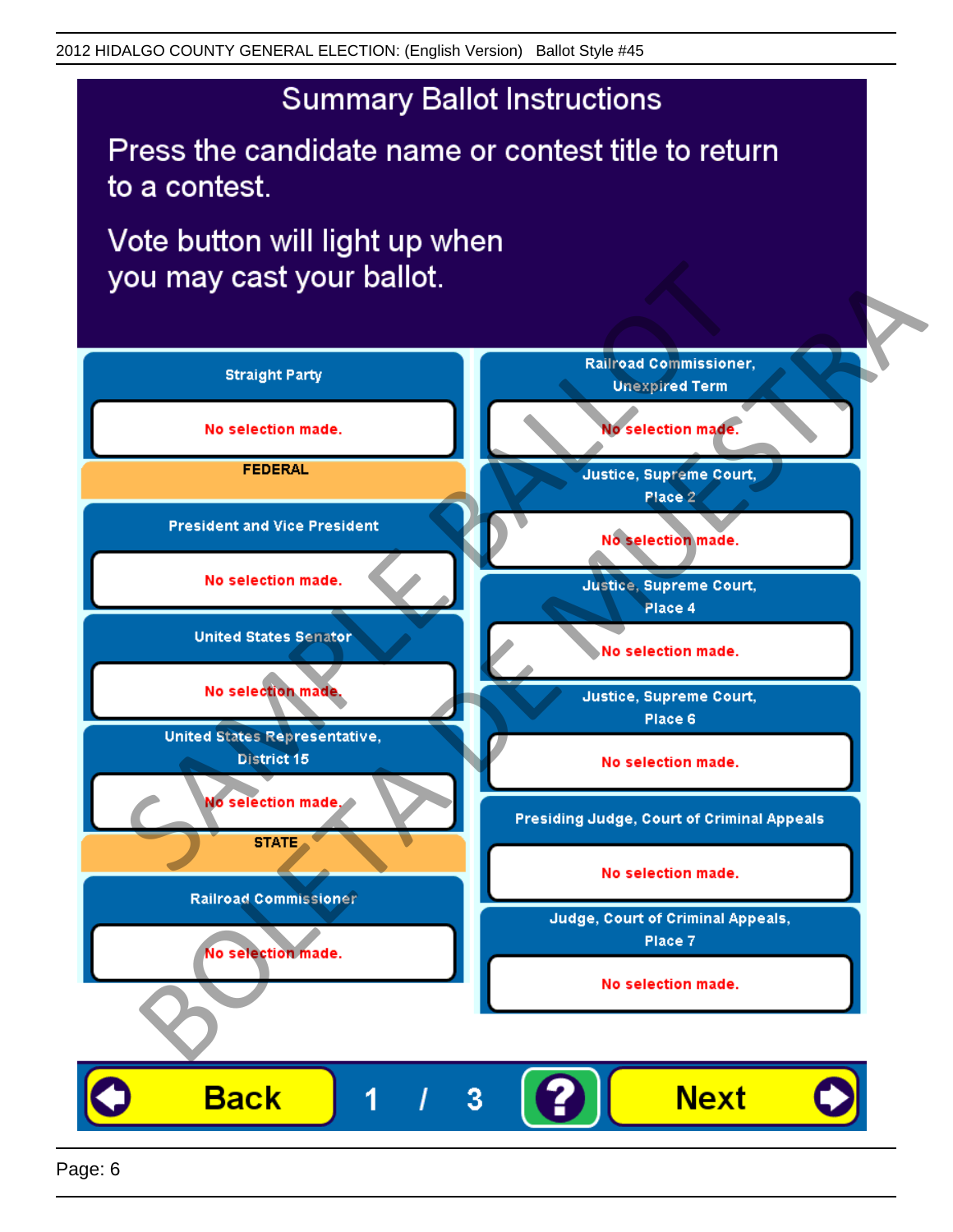## **Summary Ballot Instructions**

Press the candidate name or contest title to return to a contest.

Vote button will light up when